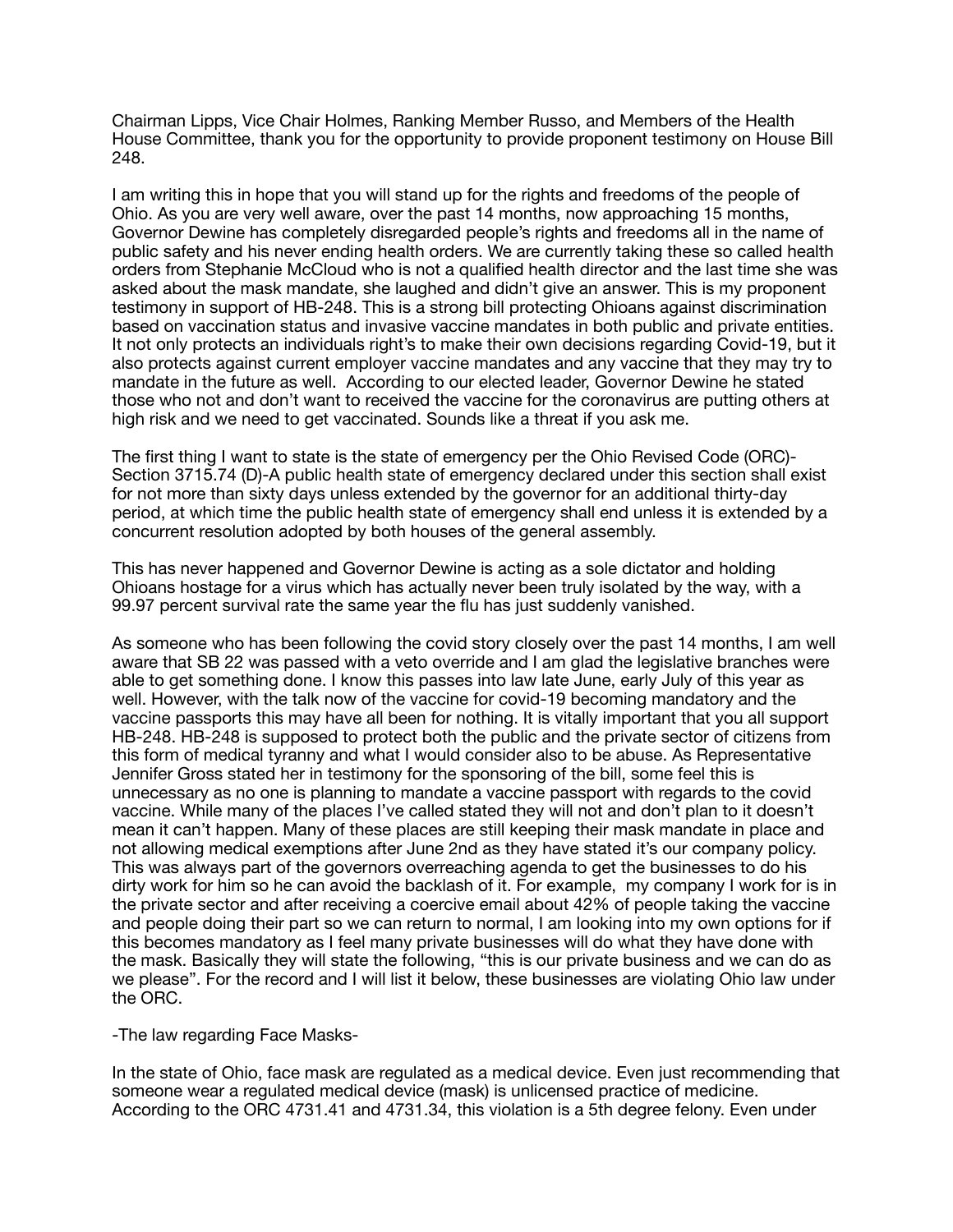licensed medical care, a person still has the right to choose whether to wear that device or not. Forcing a customer to wear a mask to enter your business is illegal under the Federal Civil Rights Law, Title II, which requires that a place of public accommodation, your business must provide free and equal access to all services and facilities, without discrimination. The Ohio law, ORC 4112.02 further prohibits you from preventing entry to the full enjoyment of this business establishment, as no laws have been broken.

This law, regarding HB-248, needs to pass immediately as if businesses ignore the law then they are subject to penalties and fines under it. If this doesn't pass then as far as I am concerned our great state of Ohio is past the point of no return. I am very convinced that the Presidential election was a complete fraud and it was stolen from the rightful winner. I bring this matter to attention because it's extremely likely and possible that Governor Dewine will be reelected for another four year term, even if it is via fraud. None of this can be allowed to happen and he needs to be impeached at the very least. I have been told the republican party won't go against the governor and if this is the case, it's truly sad as you're allowing your own state to be destroyed at the hands of someone with a very big political agenda.

As you most likely know or have heard, in the state of New York, they are making vaccine passports a mandatory thing for people. However in the states of Florida and Texas where their governors believe that people have rights and freedoms, they have signed an executive order against this form of medical tyranny and coercion. People in the legislative branch have stated that the governor said he wasn't going to make the vaccine mandatory. I heard this while listening to proponent testimony awhile back. My response to that is this, he's a liar. Last April, Amy Acton, the health director at the time then stated the following:

 "We would love in some countries they're looking at certificates to say you're immune (to covid-19) and therefore you're able to go about your business. It would be a dream if we were able to get something like that."

Now here we are in May, 2021 and vaccine passports are becoming a reality just as Acton stated over a year ago, almost like she knew this in advance or something. I am a firm believer that Amy Acton is still running the show behind the scenes and there's plenty of evidence to suggest so. For one thing Stephanie McCloud is not a qualified Health Director and I am not sure why this isn't being addressed. My guess is because this has become political theater. This so called emergency has been ongoing for almost 15 months now and is approaching 440 days of two weeks to flatten the curve, or slow the spread, whatever the narrative was at the time last year when Dewine spewed his garbage lies.

Peoples medical freedom and medical privacy is of the utmost importance. This is not a debatable issue in my opinion and it's ridiculous to me that I even have to take the time to write this as I can't believe, these lies and deception have been allowed to continue. This virus has a 99.97% survival rate, the flu is apparently gone, no one dies of old age anymore? It was proven multiple times through the study done by John Hopkins University, that in 2020 there was no amount of excess deaths as opposed to 2018 or 2019. How can this be true if we are in a deadly pandemic and people are apparently dying everywhere? Also for the record there hasn't been one single political office member who has died of covid, nor has any famous person. Famous people did die from the experimental vaccine which is under EUA (Emergency Use Authorization) but we can't mention that otherwise we get canceled. The music rapper DMX recently passed away and he also received the vaccine. The media is trying to blame this on a drug problem that he had for years. Hank Aaron is another person who took the shot and then died shortly afterwards. The suicide rate for kids 10-14 is higher than ever and I'd be willing to bet the suicide rate for all ages is close to a record high as well.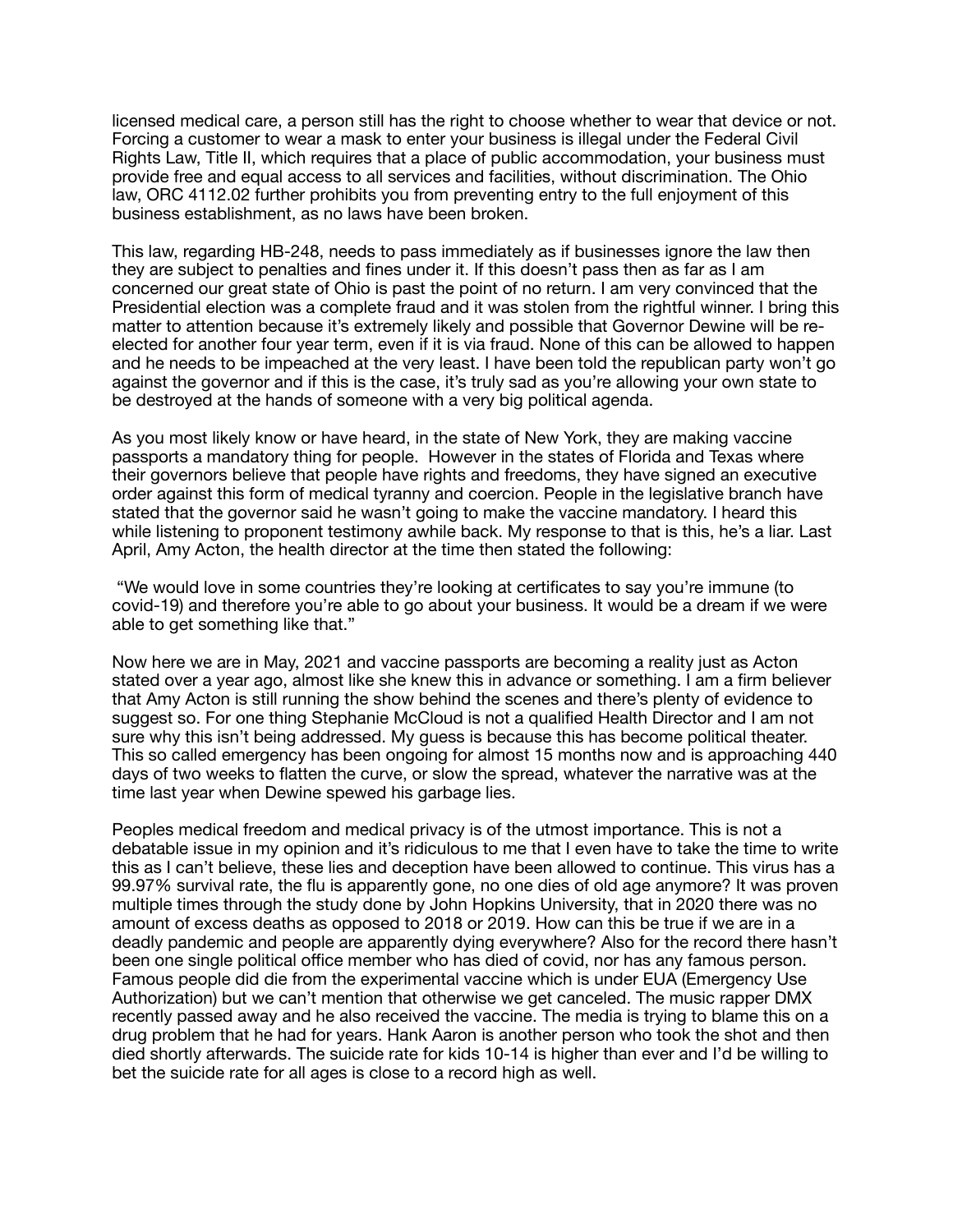Next I am going to give you a brief overview of my life the past 14, almost 15 months as many people love to gaslight and say "well your life isn't that different, etc it's just a mask, it's not about you, you could be asymptomatic, etc"

First off there is no asymptomatic carrier at all, this has been proven over and over again. Dr. Sherri Tenpenny has spoke about this numerous times and is in fact helping with the lawsuit against the governor and the health department. Second to make a statement like that when you're not around me at all is pure ignorance. I have struggled with depression and anxiety for a lot of my adult life and I can't even begin to count the amount of times I've thought about ending my life during this whole ordeal as it seems this is hopeless and nothing is being done to stop it. Finally I have a medical condition and can't wear a mask. I have a deviated septum in my nose from nearly breaking it almost twice just over a two year time span, I also mentioned above I have anxiety. Although the mandate with the mask does allow for medical exemptions many businesses aren't honoring this and they are just doing what they want to. I've been kicked out of multiple stores and even had the cops called on me for doing nothing other than choosing to breath freely. But during the riots and protests they let criminals out of jail and prison due to covid and they didn't arrest anyone during the riots either it seems because it was a peaceful protest, good story spun perfectly by the trash media. I have also lost several people I considered to be good friends over this whole ordeal as I have been labeled an anti-vaxxer, a conspiracy theorist, and just completely crazy. One of my best friends from college who I no longer speak to, due to his complete rudeness about all of this stated I was taking "Trump's side and I need to listen to Dr. Fauci". He must mean Dr. Fauci who made over \$417,000 last year while the state of Ohio and millions of people couldn't get unemployment and Dewine and Husted had no answers about it. Also Dr. Fauci who owns half the patent to the Moderna Vaccine. Yes it must be the same guy.

More propaganda incoming below, I do apologize but needed to put this into this testimony as well. After Kentucky, Gov. Andy Beshear has used the metric of vaccinations. He announced last week he will lift orders when 2.5 million of the state's nearly 4.5 million residents get vaccinated. This doesn't sound like coercion at all, nope probably a conspiracy theory, insert large eye roll here.

There is now talk that the governor is going to link people's freedom to whether or not they received the vaccine as he stated the following,

"We are actually looking at that," Dewine said, we don't have anything to announce. But we are looking at that. We are looking at any kind of measures that tell people where we're going and what we have to do achieve it. We're not ruling that out at all."

In the latest press conference I heard, on April, 27, 2021. Governor Dewine stated "The vaccine is our ticket back to freedom. 3.6 million people in Ohio are fully vaccinated and 4.6 million have received at least one dose of the vaccine so far."

My math states this is about 31% of people, but I heard the governor say 40 % of people as well. He has stated since that he doesn't know who has immunity otherwise to the virus. Since we can't get the real numbers for anything, because it's all a big secret I don't know either.

Recently as of May 12, 2021, governor Dewine has announced that all the health orders will be lifted on June 2nd. I guess the virus is magically disappearing that day. Notice he doing it after memorial day to keep people in fear and businesses from thriving during a holiday weekend. Now, he also stated the following in regards to the vaccine,

"Beginning Wednesday May 26th, and continuing for five Wednesdays, Ohioans who receive at least one dose of the vaccine would be eligible to enter one of two drawings- one for those